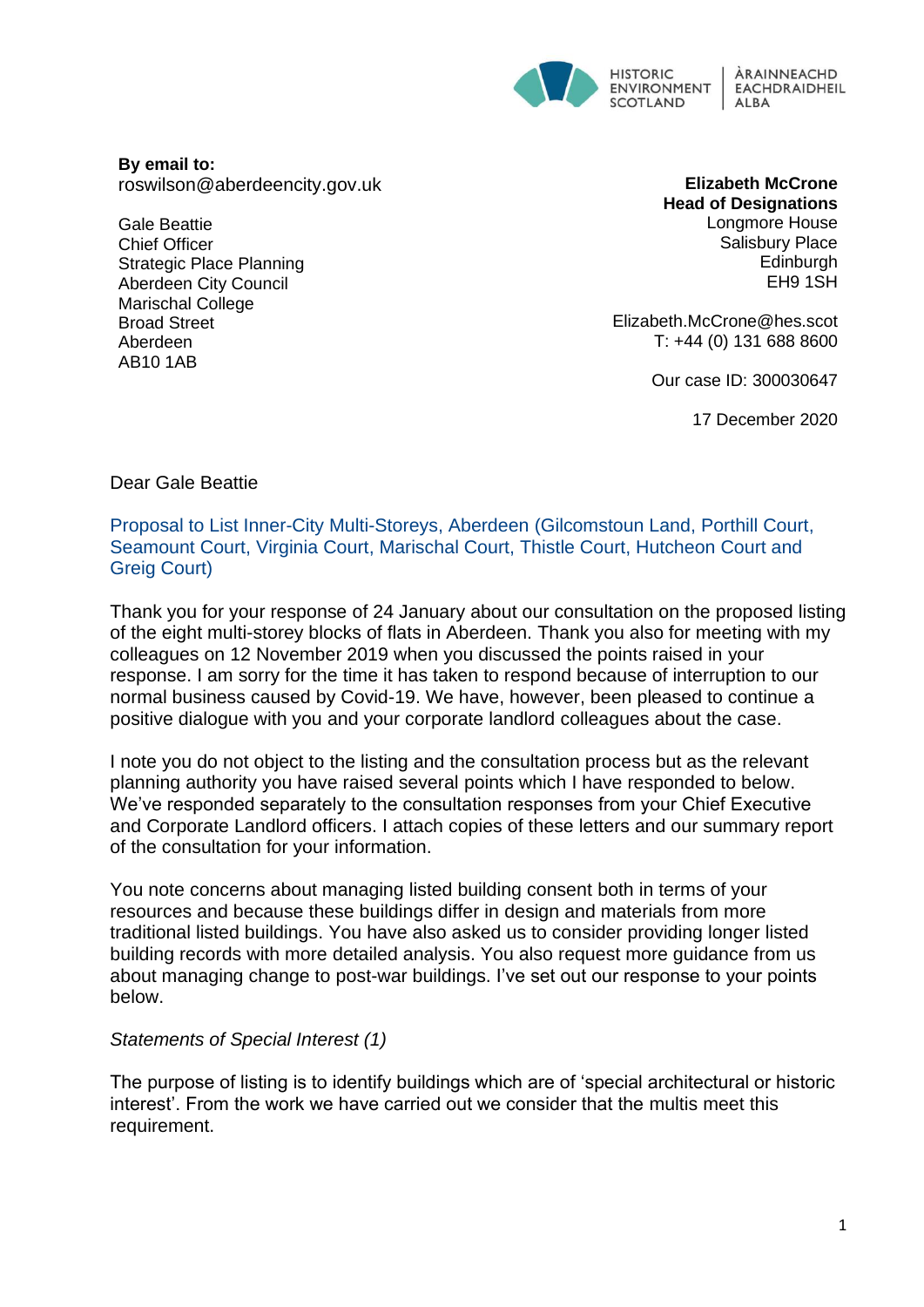

In the case of the Aberdeen flats they are among only a handful of buildings of their age and type which will ever be listed across Scotland. This is because of their outstanding architectural quality which was unusual as most of the schemes built during the post-war period were designed in bulk and put up as part of package deals supplied by national house builders. In our research, we have found that Aberdeen has produced some of the best of Scotland's multi-storeys ever built and which are also comparable to important schemes located elsewhere in the UK. Designed and built as part of the same programme of public housing, led first by City Architect, George Keith and completed by Tom Watson, all eight buildings identified in our review are of equal merit for listing.

There are only three other similar buildings already listed (at category A) in Glasgow and Edinburgh and with the addition of the eight buildings in Aberdeen it is likely that the total number of listed multi-storey housing built around the 1960s will not exceed these eleven buildings. For a building type which measured in the high hundreds across Scotland (863 in total) this is a very small number with which to represent the huge changes which were taking place in town planning, housing and society in our towns and cities in the post-war period. We think the assessment we provided you in consultation sets out why these buildings are of special interest and we have ensured that these reasons are made clear in the draft listed building records for each of these sites, tailoring them where needed.

# *Setting (2)*

The description of the setting in our report of handling will only mention the essential characteristics of that setting in relation to their prominence in a built-up urban townscape with a layering of building types and dates largely ranging from the late 18<sup>th</sup> century to the present date. Setting is examined in relation to whether the buildings meet the criteria for listing, not to help to determine future listed building consent applications. We don't think that it is appropriate to provide detailed descriptions or examination of key views both short and long to each site as this type of analysis is not relevant to a decision to list. It will also rapidly become out of date as the city changes. It would be more appropriate for this to be considered when there are actual planning proposals to analyse.

However, we have made it clearer in the draft listed building records what is covered by the listing. Unless elements are specifically mentioned in the statutory address for each block they will not be listed. The car park and parade of shops in the grouping of multis in the Gallowgate will be listed.

#### *Extent and Nature of the Listing (3, 4 & 5)*

When comparing the eight multis proposed for listing in Aberdeen with other buildings of their type in Scotland, we have found they are among the best within the city of Aberdeen and in Scotland and are now rare survivals. High quality schemes such as these were built in Scotland's largest cities, but we know of only two other sites of this scale and quality which now survive in Glasgow (at Anniesland) and in Edinburgh (in Leith). As described in our report of handling (pp. 4-5), these buildings in Aberdeen were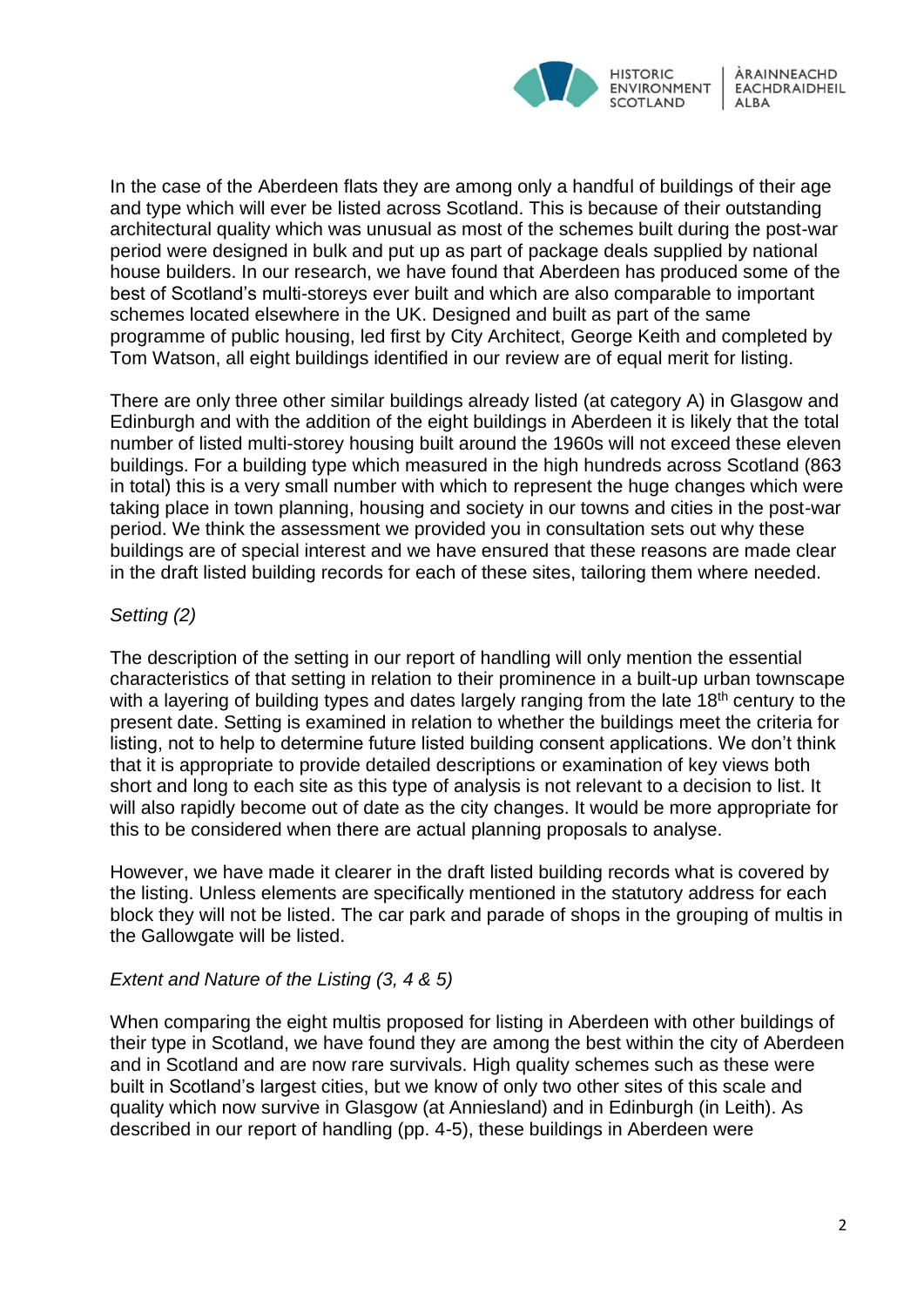

exceptional for the period because they were not like the increasingly ubiquitous factorymade system-built schemes that were erected in all of Scotland's major urban centres. The level of detail both in elevation and in plan applied to the buildings in Aberdeen was considerable and was inspired by some of the best social housing schemes in the UK and Europe.

Added to this design interest, these eight multis are now rare survivals. Although, erected within a 20-year period, Aberdeen's city architects designed these eight buildings as part of comprehensive redevelopment programme within the city, knitting them carefully into the existing and new urban fabric. The result is a rare collection of buildings of similar style and quality of design that are important both individually and as a group as representations of a programme of public sector social housing not rivalled elsewhere in Scotland. Adding to this understanding of the special interest, is the fact that there has been little later alteration to each of these blocks which means that we considered category A to appropriately reflect their level of importance.

## *Administering and Determining Planning Applications, and Management Guidance (6 & 7)*

You mention the added pressure on your council's resources to administer the number of potential applications that could ensue following a listing which will affect around 839 households of which a quarter are in private ownership. I have looked into the most comparable site which is in Leith in Edinburgh (Cables Wynd House and Linksview House) to allay your concerns here. Since listing in January 2017, there have been only three listed building consent applications for these two buildings for telecommunication installations. These blocks have over 300 households. We therefore do not anticipate a substantial increase in your casework as a result of this listing, but we are happy to offer more support and advice on the types of works which may or may not require listed building consent.

We have explained from the beginning of the listing review that the inside of the buildings is of less interest and that it is how they look from the outside that is important. We have also made it clear that that like-for-like repairs and routine maintenance do not require listed building consent and can proceed as they normally would regardless of a listing. We have outlined our willingness to work with your council on any future proposals for the buildings. It's important to us that these buildings continue to be used and to be homes which are fit for purpose. We do not see listing them as being incompatible with those aims. We remain keen to continue to work with you to help further with developing the draft guidance note you are working on for residents.

# *Additional points (8, 9 & 10)*

It's important that managing change to the multis should not be treated any differently to managing other listed buildings. While post-war architecture may look different and use other materials from older types of heritage, the policies and principles are the same as for any other listed building. However, in response to the increase in the number of